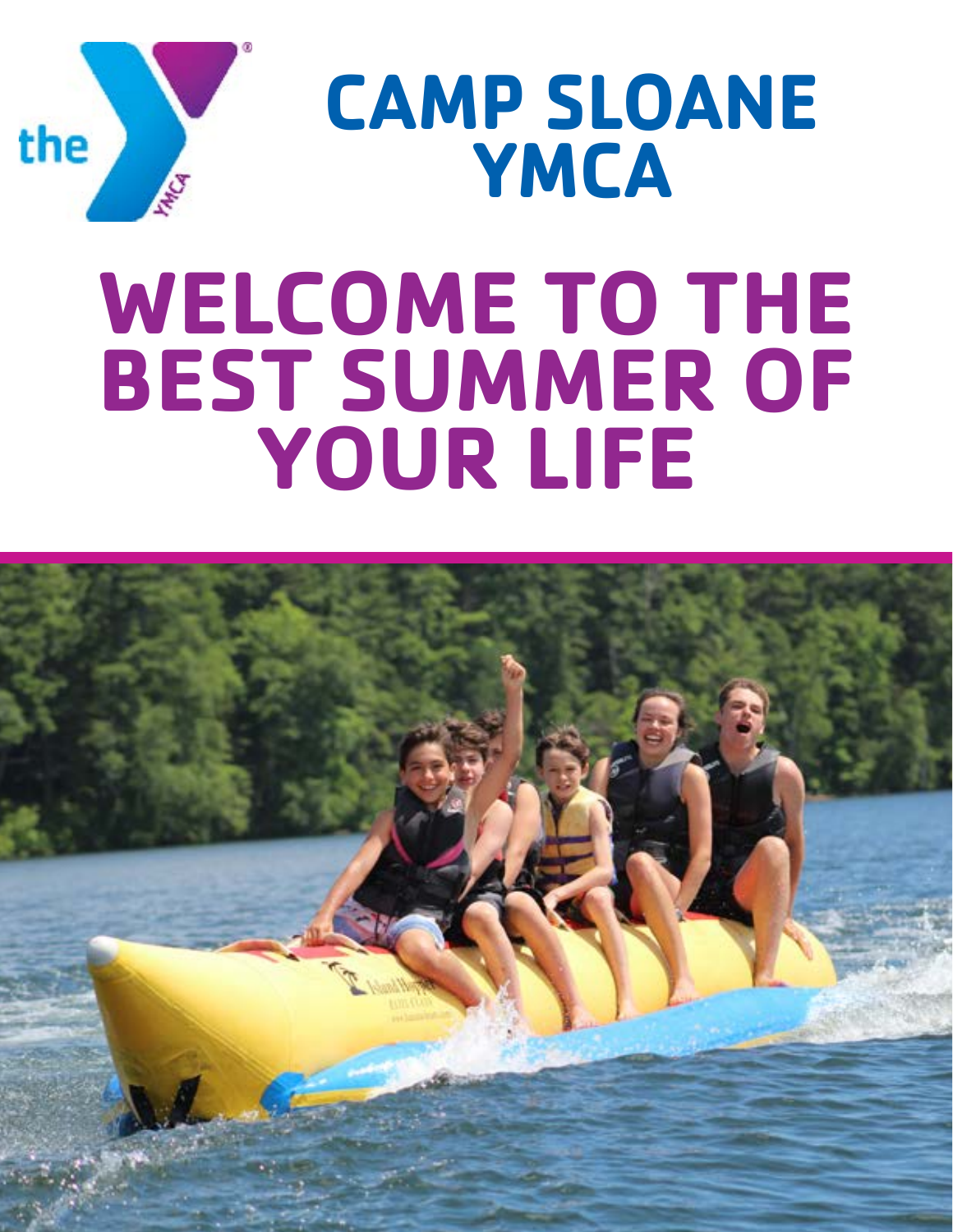## **TABLE OF CONTENTS**

- Page 2............ Why Camp Sloane?
- Page 3............ Staff Life
- Page 4............ Job Roles & Responsibilities
- Page 5............ Daily Schedule
- Page 6............. Dates, Positions & Salaries
- Page 7............ Staff Benefits, Bonuses, & Uniform
- Page 8............ Camp Policies
- Page 9............ Application Process
- Page 10.......... Join Us!





#### **ABOUT SLOANE**

Founded in 1928, Camp Sloane is located on 270 acres in the heart of the Berkshires. We live in canvas-walled, platform tents, experiencing all that the great outdoors has to offer. We firmly believe that camp is for all, & everything that happens here is done with our core values of Caring, Honesty, Respect, & Responsibility in mind, as well as our camp motto of 'Others'.

#### **OUR CAMPERS**

Each summer we welcome 1,600 campers, ages 7-15, from New England and around the world (250 per session). We have a great mix of new campers and campers who have spent multiple summers at Sloane. Our campers come from a diverse range of backgrounds and exhibit behaviors typical of their ages.



#### **OUR PROGRAM**

Our co-ed programs helps kids 'unplug' from technology so they can reconnect with themselves and each other. More than that, it's a chance to get away from the precarious world in which we live and the stresses of school and life. We provide a choice-based, progressive program that fits the individual needs and interests of each camper - in all of our activities, we strive to empower campers with the confidence and character they need to reach their full potential.

#### **OUR STAFF**

Each summer, we recruit around 100 college students and young professionals from around the world to join our team. We seek staff with warm personalities, positive attitudes, strong work ethics, good character, and a sincere desire to work with children. Many staff members are former campers who give Sloane a great sense of community and tradition, while our new staff members bring fresh ideas and energy to our community.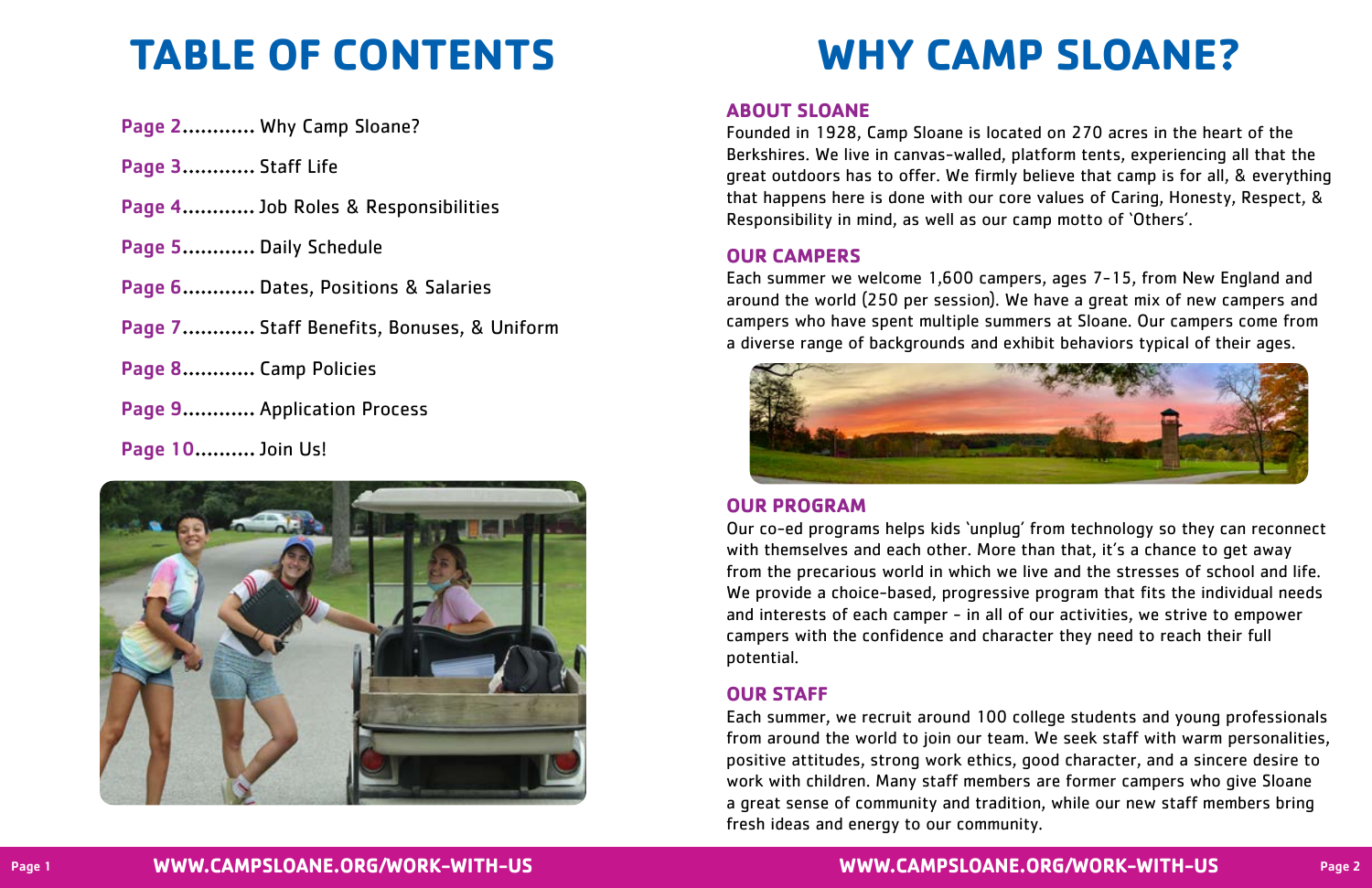## **STAFF LIFE**

#### **HOUSING**

All of our camp counselors live in a tent with up to 6 campers and sometimes with a co-counselor. Support staff and Leadership staff also live in tents, while Directors live in cabins nearby to the Villages.

Tents are grouped into 'Villages'. There are 4 Villages in Hill Camp (Girls+) and 4 Villages in Valley Camp (Boys+). We also have our 'Teen' Village. Each Village has its own bathroom.

#### **MEALS & DIETARY RESTRICTIONS**

Meals are provided to all staff while they are working at camp. Camp Sloane kitchen staff work hard to accommodate a wide range of dietary restrictions, such as gluten-free, dairy-free, vegetarian, and vegan. No nuts of any kind are used in our meals or allowed on camp. Staff are able to keep personal food in the Staff Lodge, which has a small kitchen available for staff to use on their time off.

#### **TIME OFF & FREE TIME**

All staff receive one 24-hour period off each week PLUS one 4-hour evening off every 2 weeks. During your time off you can leave camp, visit local areas, and are 'off-duty' during this time.

Between sessions, and at various points each day/evening you will have scheduled times when you are free **on camp**. During this time you can visit the staff lodge, join activities or simply rest. You may not leave camp & are still considered 'on-duty'.

We have a large Staff Lodge, with a kitchen, lockers, TV, wifi, charging points for your tech and plenty of seating. The Staff Lodge is the only place where your technology (e.g. phones/laptops) is allowed to be stored and used on camp.

#### **LAUNDRY ACCESS**

Camp has an optional laundry service every 2 weeks. The fee for this is \$15 for a large bag of laundry. There are also laundromats nearby to do your own laundry.

#### **TRANSPORTATION & THE LOCAL AREA**

We provide transportation to the local areas for staff days off. We have a few towns nearby with restaurants, movie theaters and shops. There are also many incredible hiking trails too - we are right by the Appalachian Trail!





## **JOB ROLES & RESPONSIBILITIES**

#### **COUNSELOR**

As a camp counselor, a huge part of your role at Sloane is leading your tent. You'll live in a tent with up to 6 campers & occasionally a co-counselor. Your job is keeping campers safe and healthy, being a positive role model, helping campers learn & grow, cultivating friendships & belonging, & making sure everyone has fun.

In addition to living with a tent group, all our counselors also teach in an activity area. As an instructor, you'll work with other counselors in your activity, under the guidance of an Activity Director. Your Activity Director will help you draw on your own experiences, as well as teach you new skills, that will enable you to plan and run classes successfully. See a list of our **[Activities](https://campsloane.org/activities)**.

### **LEADERSHIP & DIRECTORS**

Our Leadership staff consists of our four Village Directors, Day Camp Program Director, and six Activity Directors (Adventure, Arts, Athletics, Boating, Riding, Waterfront). These staff members oversee counselors and programming in their areas.

The Sloane Director team is made up of the Social Worker, Hill Camp Director, Valley Camp Director, Teen Director and Day Camp Director. Directors have a wide variety of responsibilities, overseeing all staff, planning camp-wide & program-specific schedules, and working closely with our camp families.

#### **SUPPORT**

Our Support staff includes our incredible Kitchen, Maintenance, Nursing, and Office teams, as well as our Camp Driver. They are the backbone of camp and keep this place running smoothly by preparing meals, keeping camp clean, providing important health care and organising transportation for your days off!



### **[WWW.CAMPSLOANE.ORG/WORK-WITH-US](https://campsloane.org/work-with-us/)** Page 4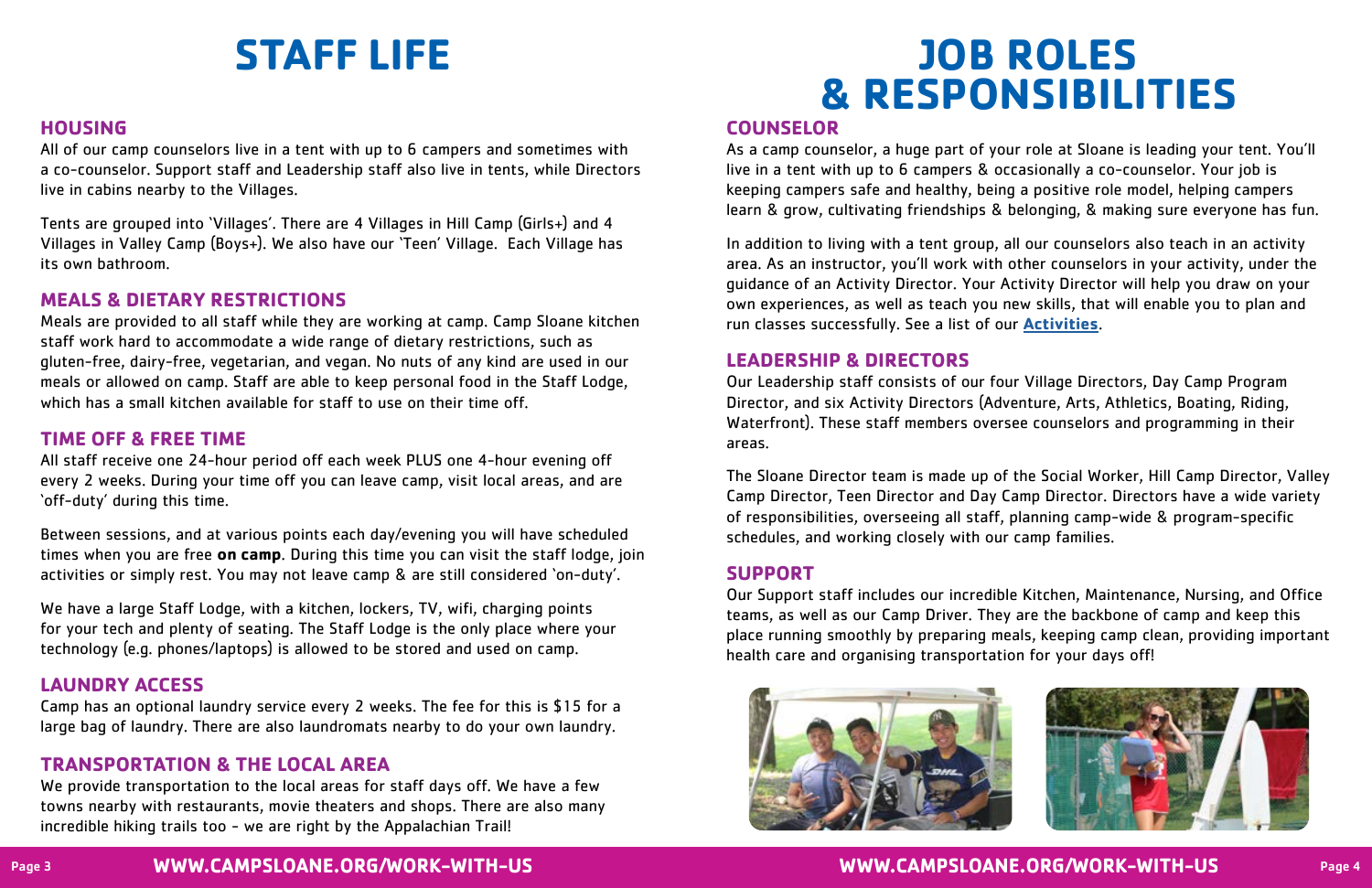## **DAILY SCHEDULE**

| TIME*               | <b>ACTIVITY</b>                | <b>YOUR ROLE</b>                   |
|---------------------|--------------------------------|------------------------------------|
| 7:15am              | Wake Up                        | Wake up your campers               |
| 8:00am              | <b>Morning Flag</b>            | Attend flag ceremony               |
| 8:15am              | <b>Breakfast</b>               | Sit & eat with your tent group     |
| 9:00am              | <b>Village Time</b>            | Get campers ready for activities   |
| 9:20am              | <b>Areas of Responsibility</b> | Lead campers in clean up of camp   |
| 9:30am              | <b>Activity Period 1</b>       | Teach a class                      |
| 10:30am             | <b>Activity Period 2</b>       | Teach a class                      |
| 11:30am             | <b>Activity Period 3</b>       | Teach a class                      |
| 12:20 <sub>pm</sub> | <b>Village Time</b>            | Tidy tent, change clothes          |
| 12:45 <sub>pm</sub> | Lunch                          | Sit & eat with your tent group     |
| 1:30 <sub>pm</sub>  | Oval                           | Recess. Supervise and have fun     |
| 2:00 <sub>pm</sub>  | <b>Rest Hour</b>               | Be with your campers in your tent  |
| 3:00 <sub>pm</sub>  | <b>Free Swim</b>               | Supervise & play at pool or lake   |
| $3:55$ pm           | <b>Tent Bonding Time</b>       | Lead an activity for your tent     |
| $4:45$ pm           | R&R                            | Supervise & play in Village        |
| 5:40pm              | Eventide                       | Lead/attend reflective session     |
| 5:50 <sub>pm</sub>  | <b>Evening Flag</b>            | Attend flag ceremony               |
| 6:00 <sub>pm</sub>  | <b>Dinner</b>                  | Sit & eat with your tent group     |
| $7:00$ pm           | <b>Evening Program</b>         | Lead/participate in Village        |
|                     |                                | activity/all-camp event            |
| 8:30 <sub>pm</sub>  | <b>Bedtime Preparation</b>     | Get campers ready for bed          |
| 9:00 <sub>pm</sub>  | <b>Vespers</b>                 | Lead bedtime chats with your tent  |
| 9:40 <sub>pm</sub>  | <b>Village Duty/Free Time</b>  | On duty in Village/enjoy free time |
| 11:30 <sub>pm</sub> | <b>Staff Curfew</b>            | Be back in Village and go to bed   |
|                     |                                |                                    |

\*These times reflect a day in the life of a camp counselor in Overnight Camp. Day Camp counselors follow a similar schedule just with slightly different timings e.g. Day Camp have two activity periods in the morning, eat lunch at 11:45, and have 3 activity periods in the afternoon. Day Camp counselors will re-join their tent and village for dinner, evening program and night time duties.

Does it seem a little overwhelming? Don't worry, we'll teach you everything you need to know during our 10-day Staff Training, before campers arrive.

## **DATES, POSITIONS & SALARIES**

### **2022 DATES**

Spring Season: May 23-31 Equestrian Staff: May 27 arrival Director Training: June 1-6 (Hill, Valley, Teen & Day Camp Directors) Leadership Training: June 6-9 (Activity, Village & DC Program Directors) Certs Week: June 9-15 (Lifeguards, Ropes) / June 13-15 (Athletics) Staff Week: June 15-25 (all staff) Summer Camp: June 26 – August 20 Fall Season: August 21-Sept 9

#### **PROGRAM STAFF BASE PAY**

| <b>Camp Counselor</b>            | \$378 |
|----------------------------------|-------|
| <b>Activity Director</b>         | \$438 |
| <b>Village Director</b>          | \$456 |
| Day Camp Program Director        | \$456 |
| <b>Teen Director</b>             | \$480 |
| <b>Hill/Valley Camp Director</b> | \$480 |
| Day Camp Director                | \$480 |
|                                  |       |

#### **SUPPORT STAFF BASE PAY**

| Kitchen Staff            | \$378 |
|--------------------------|-------|
| <b>Maintenance Staff</b> | \$378 |
| <b>Office Staff</b>      | \$378 |
| Media/Photographer       | \$378 |
| Camp Driver              | \$378 |
| Nurses                   | \$120 |
|                          |       |

#### **COMPLETION BONUS**

All staff are eligible to receive a completion bonus when they work their agreed summer dates. The starting completion bonus is \$100. This increases each year a staff member returns to camp in the same position.

See our **[website](https://campsloane.org/apply-now)** for specific job descriptions. Please note that salaries differ for new international staff based on their individual agency agreements.

#### Page 5 **[WWW.CAMPSLOANE.ORG/WORK-WITH-US](https://campsloane.org/work-with-us/) [WWW.CAMPSLOANE.ORG/WORK-WITH-US](https://campsloane.org/work-with-us/)** Page 6



3/week 3/week  $5$ /week  $5$ /week )/week )/week D/week

3/week 3/week 3/week 3/week *C*/week 10/week

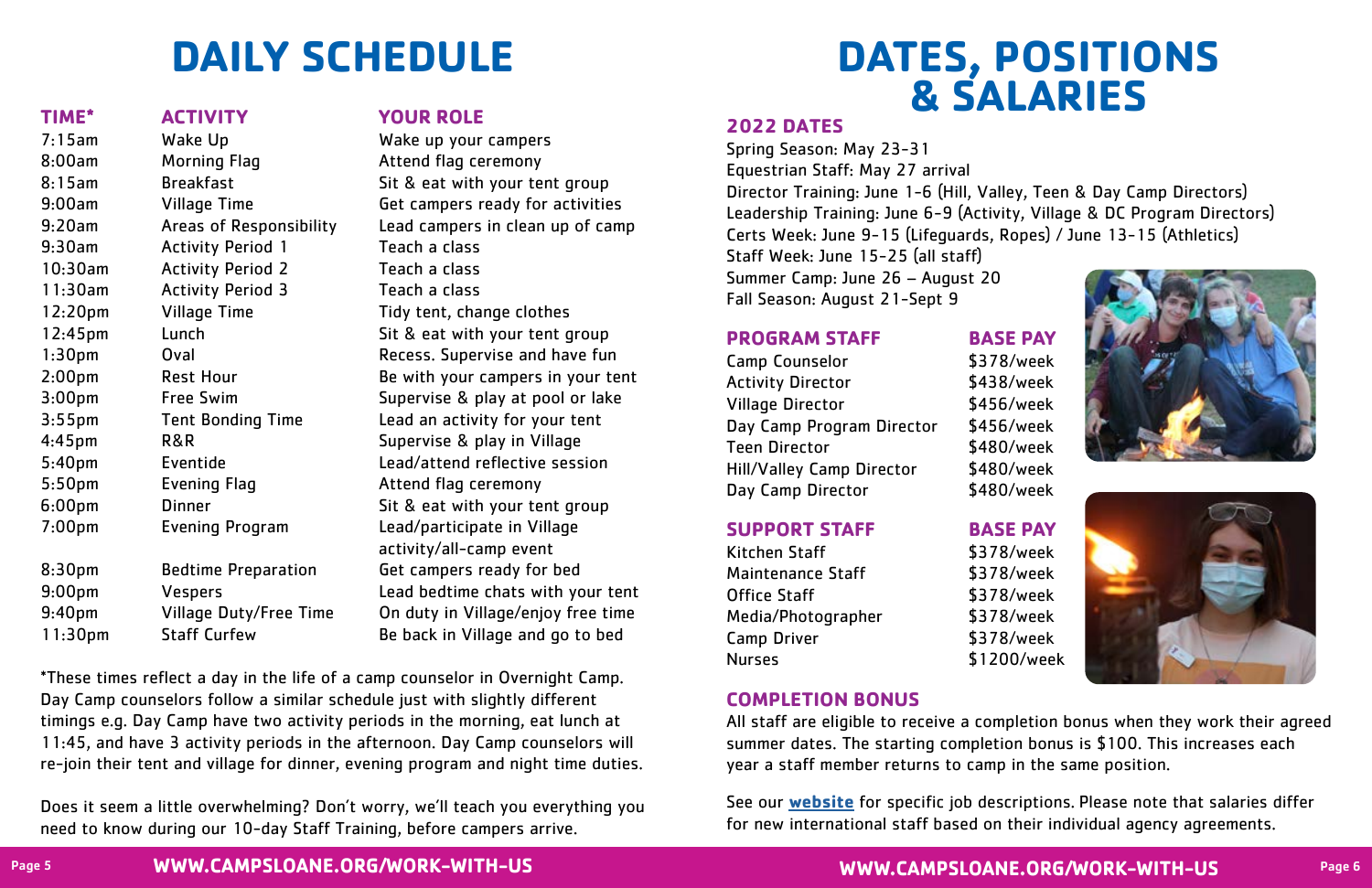## **STAFF BENEFITS, BONUSES & UNIFORM**

### **PROFESSIONAL DEVELOPMENT**

Working at camp is one of the most life-impacting jobs in the world. Every role at camp will challenge staff members to grow as professionals and leaders. Not only will you make a difference in kids' lives, but you'll also develop critical personal and professional skills that will be assets in your future life & career:

**THE BENEFITS**

Need more convincing? When you join our team, you'll receive:

- Competitive salary
- Lodging and meals provided
- Specialized training & certifications (CPR/First Aid/Lifeguarding/Archery/Ropes etc.)
- Strong letters of recommendation
- Lifelong friendships with people from around the world
- An internship unique to you
- Networking opportunities with staff, alumni, and professional organizations

### **CAMP STORE DISCOUNT**

Receive a 20% discount on any camp store purchases made throughout the summer.

### **REFERRAL BONUS**

Do you have a friend who you think would make a great addition to our staff team? Anyone who refers a new Camp Sloane staff member will receive a \$100 bonus once the new staff staff member has completed the summer.

### **STAFF UNIFORM**

Staff are provided with polo shirts to be worn on check in and check out days. Day Camp staff will also receive t-shirts to be worn each weekday. Staff need to provide their own khaki (light brown) pants/shorts to wear on check in & check out days.

### **MENTAL HEALTH SUPPORT**

Working at Camp Sloane is a lot of fun AND can be stressful for staff. We have a Social Worker at camp who is available to support staff who need someone to talk to. Additionally, we can make schedule accommodations for staff to connect with mental health providers throughout the summer.

- Communication
- Problem-Solving
- Decision-Making
- Time Management
- Leadership & Teaching • Interpersonal Skills

• Taking Initiative



By choosing to work at Camp Sloane, you are agreeing to abide by our policies and procedures for the entire summer. It is a huge commitment and it is important to be aware of the expectations of all staff at Camp Sloane.

#### **BASIC EXPECTATIONS & ATTENDANCE**

Staff will at all times remember that they are role models for the campers! Each staff member is expected to conduct themselves in an ethical, moral and legal manner in order to set the best example for each camper. Staff are expected to attend all camp functions and assigned duties (e.g. flag raising/lowering, meals, evening programs) unless otherwise assigned, on scheduled time off, or specifically excused by the Camp Director.

### **SALARY & PAY PERIODS**

Each staff member agrees to work for a specified salary in their summer agreement, which is based on a standardized pay scale that ensures fair and consistent compensation for all staff (see pg 6). We pay on a bi-weekly schedule via direct deposit. International staff will be paid onto a 'Cliq' pre-paid debit card account.

#### **ELECTRONICS**

#### • Conflict Resolution • Flexibility & Resilience

- 
- 

Camp Sloane is a technology-free camp. Campers are not allowed to bring their phones or other devices to camp. Staff are not permitted to carry or use a cell phone or other personal electronic device at any time when on duty or in the presence of children. All technology must be kept in the Staff Lodge.

#### **DRESS CODE**

Staff are expected to take care or their personal grooming, hygiene and appearance in ways that are consistent & appropriate with being positive role models. As a general rule, staff must dress appropriately for the activity they are doing (e.g. correct footwear at the climbing tower, long pants for horse riding, correct attire when lifeguarding)

#### **NON-NEGOTIABLES**

Camp Sloane is a smoke-free facility, which means that there is absolutely nowhere on property where smoking or vaping is allowed. We are also a completely alcohol and drug-free camp. If you are found with alcohol or drugs on camp, you will be dismissed immediately.

When hired, staff will be sent all Camp Sloane policies in full.

### Page 7 **[WWW.CAMPSLOANE.ORG/WORK-WITH-US](https://campsloane.org/work-with-us/) [WWW.CAMPSLOANE.ORG/WORK-WITH-US](http://www.campsloane.org/work-with-us)** Page 8

• Organizational Efficiency

• Public Speaking

• Teamwork